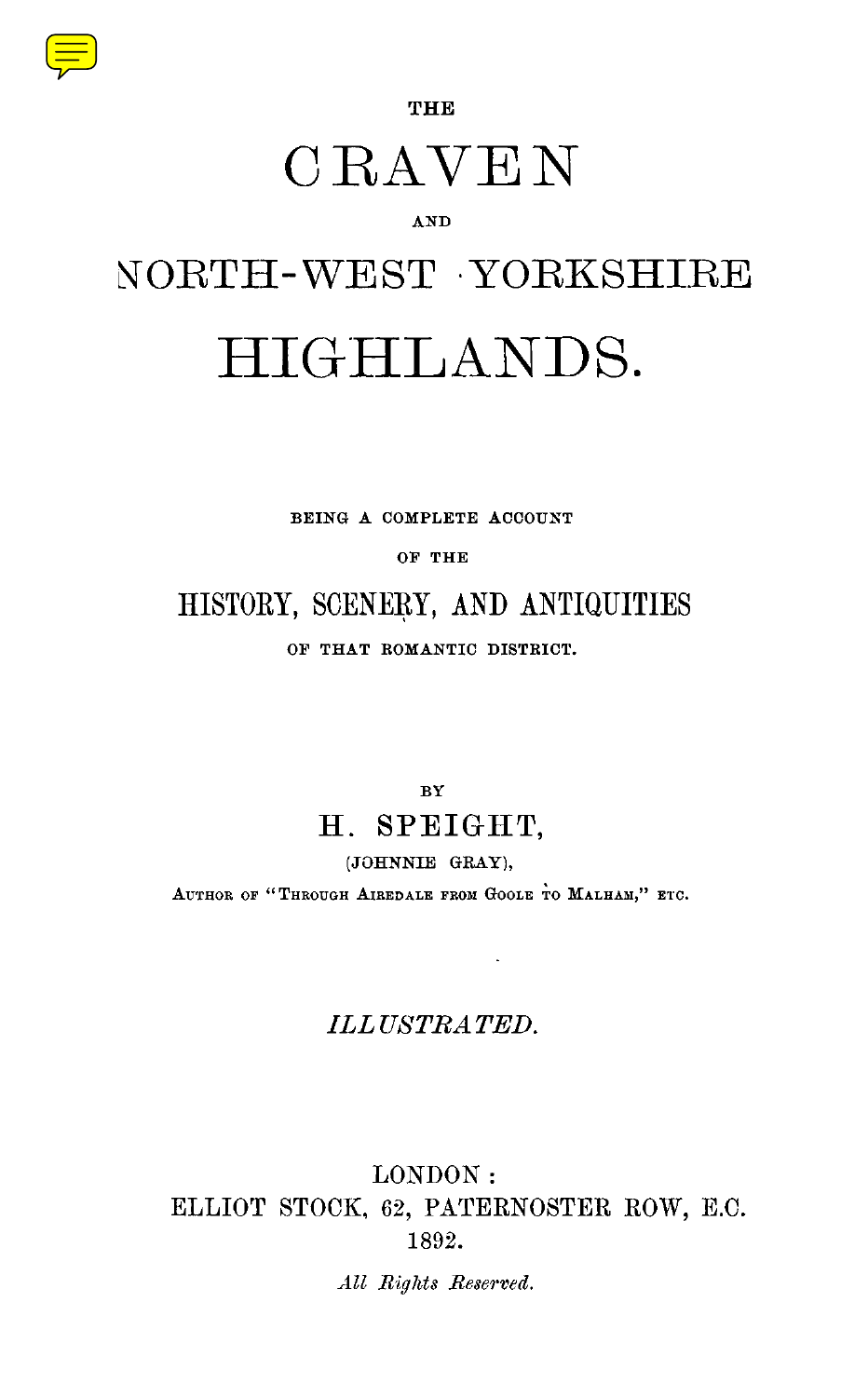### PREFACE.



IN *Cox's Magna Britannia, published in 1731, the material for* which, says the title page, was " collected and composed by an impartial Hand," there is the following rather astonishing notice of our district. " A small part of this Hundred so-called [Craven] from the Cragginess of it, in the midst of which stands Skipton, a Market-Town, from thence called Skipton-in-Craven. The exact extent of it we nowhere find, though we meet with several Towns in it ; but since we observe that the Rise of the River Are is in Craven, and that the Earl of Albemarle's Lands in Craven were in length Five Miles, we conclude that this part of the County extended from the Bounds of the Wapentake of Claro to the village of Manlam, not far from Settle, and had a proportionable Breadth ." Such was the

curiously indefinite manner in which this " impartial hand " was constrained to improve the public mind on the topography of Craven little more than a century and a half ago ! A description of the least known parts of Africa or Siberia could hardly have been more vague.

Still, if we except a few discursive references by some other early writers, this was practically the sum and extent of public knowledge on this romantic corner of Yorkshire until the Rev. Thomas Dunham Whitaker, LL.D., F.S.A., minister of the chapel of Holme, near Whalley, set about the preparation of a History of Craven at the close of the same (last) century. His investigations, which were purely genealogical and historical, resulted in a large and costly volume, which was completed and published in 1805, and is now in the 3rd edition.

Meanwhile no separate and less expensive treatise upon this highly interesting area has appeared, beyond two or three small local guide books. That some such intermediate work, dealing not only with historical subjects, but with every aspect of the country, would be useful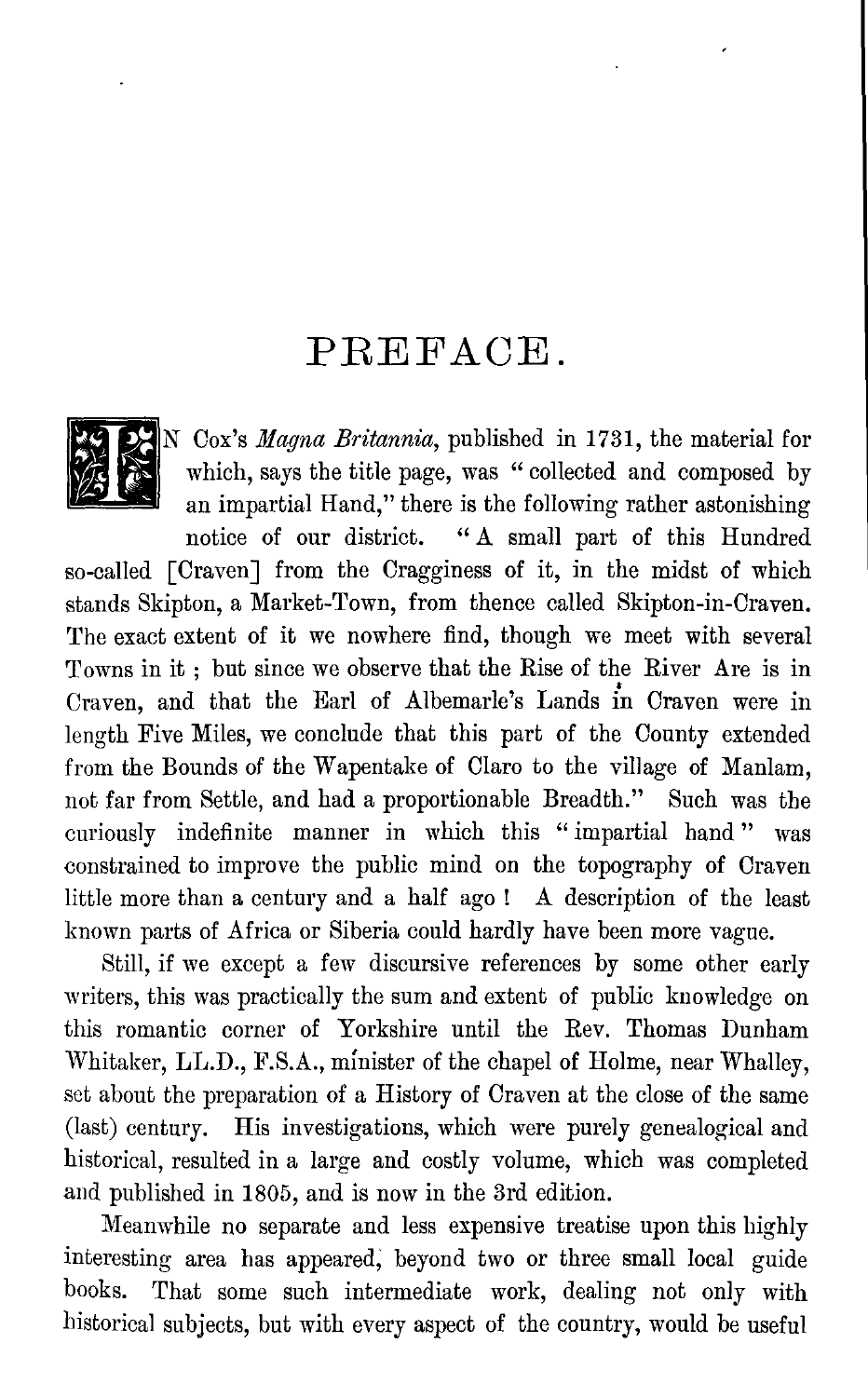and acceptable has long seemed likely to the present writer. A long and close familiarity with the district,—the home of his ancestors for many centuries,—has therefore tempted him to produce a book, which will be found in great measure to supplement the writings of Whitaker, while at the same time an effort has been made to furnish in a chatty and entertaining manner, an account of everything of interest relating to the scenery, physical history, and antiquities of the area comprised. With respect to prehistoric remains, although much has been written about the cairns, barrows, earthworks, and cave-explorations in the district, yet the author is only too conscious how much remains to be done in this branch, and what investigations have yet to be made in order to arrive at the full historic value, as well as the consequent influences of the occupation of the country by Celt, Roman, Saxon, and Dane.

So far as the scenic and physical aspects of the area are concerned, the author believes this to be the first time in any topographical work that an attempt has been made to deal with these and the civil and ecclesiastical history simultaneously, by tracing upwards the origin of a place, scientifically and historically, and recording as much as can be gathered about it, within reasonable limits. The natural phenomena of every important scene are explained as simply and concisely as possible, while a very complete notice of the numerous caverns and pot-holes, or ground-chasms, is given, as may be ascertained on turning to the index (under " Caves ") at the end of the volume. A more or less extended account has been given of the Craven and bordering parishes, while the histories of such places as Bentham, Ingleton, Horton-in-Ribblesdale, and Dent, which are but slightly touched on by Whitaker, have been dealt with at length.

A reference to the Summary of Chapters, in conjunction with the Map, will show the topographical direction and method of the two divisions of the work. Commencing with Giggleswick and Settle, the first part includes all the country extending westwards by Clapham, Bentham, and Ingleton, to Kirkby Lonsdale ; the second part begins with Skipton, and traces the country northwards to Langstrothdale and Yore Head, and westwards to Dent and Sedbergh, concluding with the environs of Sedbergh southwards to Kirkby Lonsdale, where the first part terminates. The lower, and less romantic division of Craven, lying chiefly to the south of the Craven Fault, has not been taken up.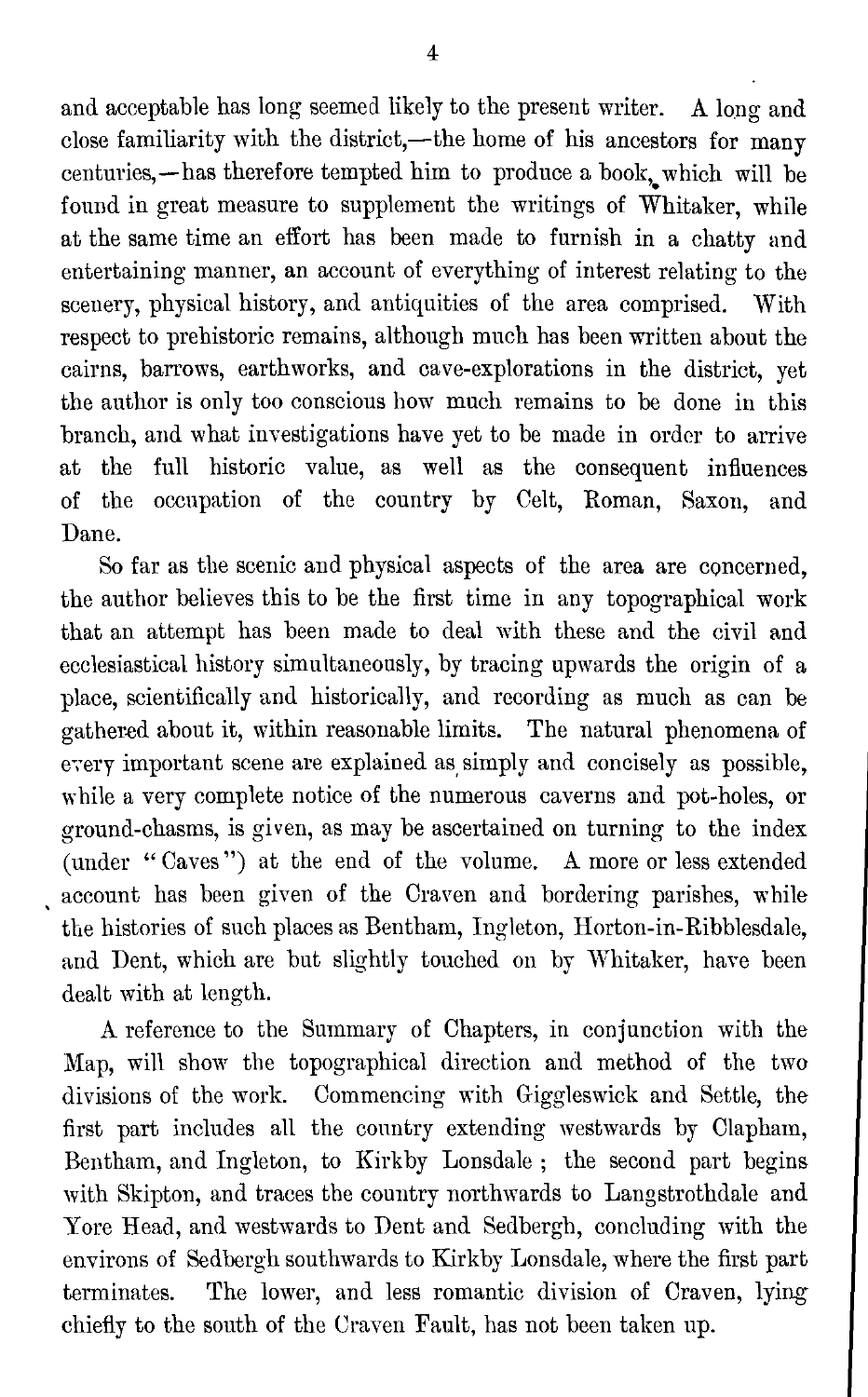It may be noted that the term HIGHLANDS, (which the writer is not aware has ever previously been used to describe the mountainous parts of Yorkshire), has been adopted in the title of the work, as it appears both suitably and briefly descriptive of the character of the country embraced, in contradistinction to the lower and less prominent parts of the Deanery of Craven, south of the great Fault, above mentioned.

Almost every nook and corner of the district, it may again be observed, has been familiar to the author from his earliest years, yet in spite of this —a mere geographical acquaintance after all—very considerable research and enquiry have been involved in portraying and supplementing the historical associations of the places. So much so, indeed, that the author regrets exceedingly the impossibility of making here more than a general and grateful recognition of the valuable assistance which he has received from numerous residents in the dales, both rendered to him personally on the spot, and by material and facts furnished to him afterwards. During the actual writing of the book many hundreds of letters have been received, and there is scarcely a village or a hamlet in the area dealt with where he is not indebted to one or other of its inhabitants for information courteously supplied. On such occasions in the work where the opportunity has offered acknowledgment of this help has been made.

For photographs and other views from which the engravings have been taken, as well as for the loan of several blocks, the author begs to express his indebtedness as follows : To Mr. A. Horner, Settle, for photographs of Giggleswick (p. 67), Catterick Force (p. 95), Settle from the West  $(p. 97)$ , Entrance to the Victoria Cave  $(p. 120)$ , Clapham  $(p. 145)$ , Gaping Gill Hole (p. 159), Norber Boulder (p. 170), Otterburn (p. 308), Long Preston Church (p. 369), Penyghent from Horton Station, (p. 391), and Ling Gill (p. 405) ; to Thomas Brayshaw, Esq., Settle, for blocks of Settle in  $1822$  (p. 82), and Celtic Wall, near Smearside (p. 109); to Mr. E. Handby, Settle, for photograph of Giggleswick Scars (p. 101); to Robert D. Barnish, Esq., Blackburn, for photograph of Stainforth Force (p. 135); to the Rev. F. W. Joy, M.A., F.S.A., Bentham Rectory, for photographs of Bentham (p. 186) and Bentham Church Font (p.193) ; to Bryan Charles Waller, Esq., Masongill, for photograph of Over Hall (p. 269) ; to Mr. R. L. Simpson, Kirkby Lonsdale, for photographs of Devil's Bridge (p. 274), the Lune in Flood at Devil's Bridge (p. 275), and Underley Hall (p. 289) ; to Mr. Lister, Malham, for photographs .of Malham Tarn (p. 293), Skirethorns Cave (p. 319), and Bordley